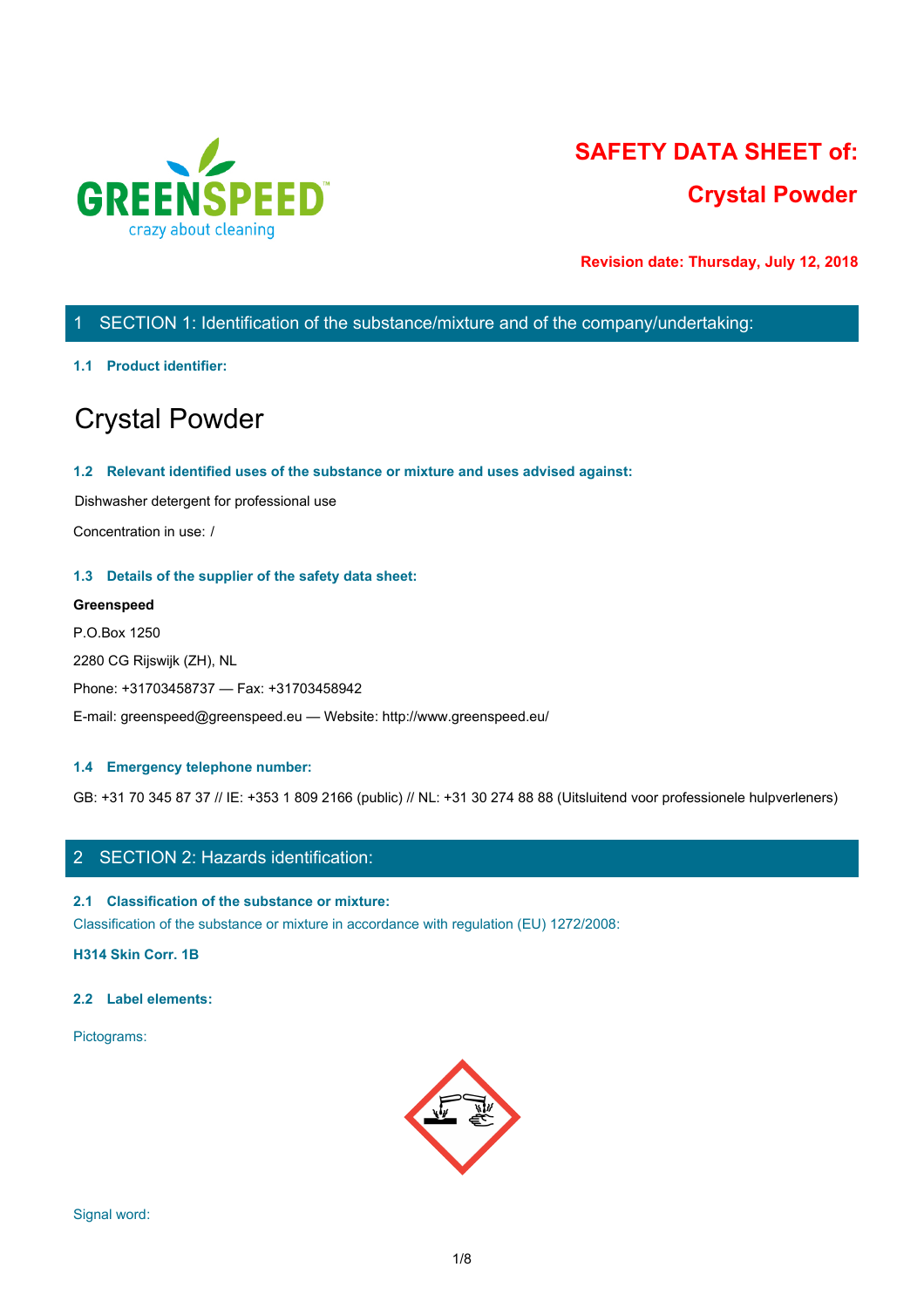### Danger

## Hazard statements:

| Danger                    |                                                                                                                                     |  |
|---------------------------|-------------------------------------------------------------------------------------------------------------------------------------|--|
| Hazard statements:        |                                                                                                                                     |  |
| H314 Skin Corr. 1B:       | Causes severe skin burns and eye damage.                                                                                            |  |
| Precautionary statements: |                                                                                                                                     |  |
| P264:                     | Wash hands thoroughly after handling.                                                                                               |  |
| P280:                     | Wear protective gloves, protective clothing, eye protection, face protection.                                                       |  |
| P301+P330+P331:           | IF SWALLOWED: Rinse mouth. Do NOT induce vomiting.                                                                                  |  |
| P303+P361+P353:           | IF ON SKIN (or hair): Take off immediately all contaminated clothing. Rinse skin with<br>water or shower.                           |  |
| P305+P351+P338:           | IF IN EYES: Rinse cautiously with water for several minutes. Remove contact<br>lenses, if present and easy to do. Continue rinsing. |  |
| P310:                     | Immediately call a POISON CENTER or doctor.                                                                                         |  |
| P501:                     | Dispose of contents/container in accordance with local/regional/national/international<br>regulations.                              |  |
|                           |                                                                                                                                     |  |

### Contains:

Disodium metasilicate

### **2.3 Other hazards:**

#### none and the state of the state of the state of the state of the state of the state of the state of the state of the state of the state of the state of the state of the state of the state of the state of the state of the s

# 3 SECTION 3: Composition/information on ingredients:

| Sodium Percarbonate   | $\leq 20$ %  | CAS number:<br>EINECS:<br><b>REACH Registration number:</b>                                      | 15630-89-4<br>239-707-6<br>01-2119457268-30                                                                     |
|-----------------------|--------------|--------------------------------------------------------------------------------------------------|-----------------------------------------------------------------------------------------------------------------|
|                       |              | <b>CLP Classification:</b>                                                                       | <b>H272 Ox. Sol. 3</b><br>H302 Acute tox. 4<br><b>H318 Eye Dam. 1</b>                                           |
| Sodium Disilicate     | $\leq 20 \%$ | CAS number:<br><b>EINECS:</b><br><b>REACH Registration number:</b><br><b>CLP Classification:</b> | 13870-28-5<br>237-623-4<br>01-2119485031-47<br><b>H318 Eye Dam. 1</b>                                           |
| Disodium metasilicate | $\leq 20 \%$ | CAS number:                                                                                      | 6834-92-0, 13517-24-<br>3                                                                                       |
|                       |              | EINECS:<br><b>REACH Registration number:</b><br><b>CLP Classification:</b>                       | 229-912-9<br>01-2119449811-37<br><b>H290 Met. Corr. 1</b><br><b>H314 Skin Corr. 1B</b><br><b>H335 STOT SE 3</b> |
| Sodium carbonate      | $\leq 5 \%$  | CAS number:<br><b>EINECS:</b><br><b>REACH Registration number:</b><br><b>CLP Classification:</b> | 497-19-8<br>207-838-8<br>01-2119485498-19<br>H319 Eye Irrit. 2                                                  |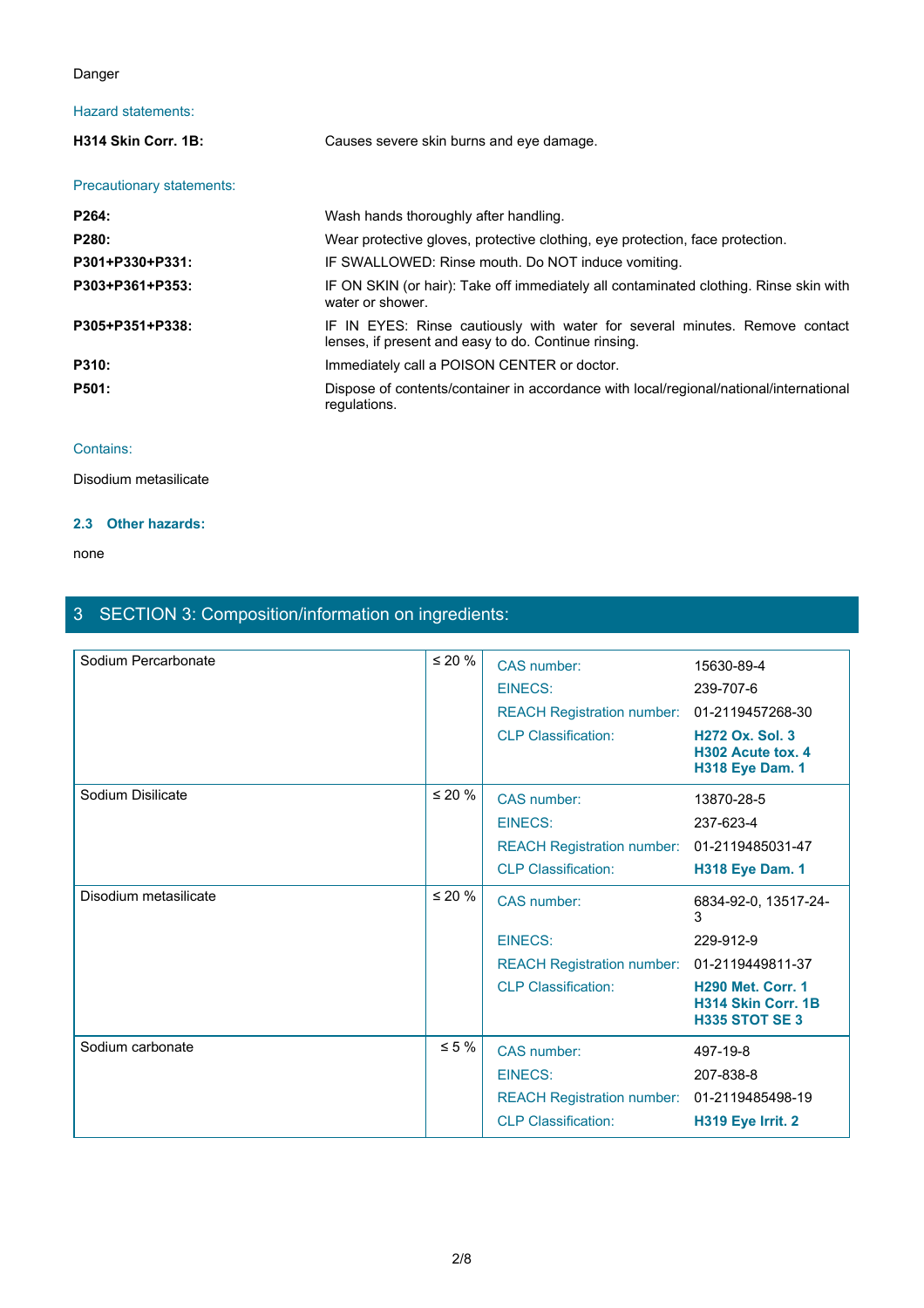| 2-propylheptanol ethoxylate            | $\leq 2\%$                                                                                     | CAS number:                                                                              | 160875-66-1                                 |  |
|----------------------------------------|------------------------------------------------------------------------------------------------|------------------------------------------------------------------------------------------|---------------------------------------------|--|
|                                        |                                                                                                | <b>EINECS:</b>                                                                           |                                             |  |
|                                        |                                                                                                | <b>REACH Registration number:</b>                                                        |                                             |  |
|                                        |                                                                                                | <b>CLP Classification:</b>                                                               | H302 Acute tox. 4<br><b>H318 Eye Dam. 1</b> |  |
|                                        | For the full text of the H phrases mentioned in this section, see section 16.                  |                                                                                          |                                             |  |
|                                        |                                                                                                |                                                                                          |                                             |  |
| 4 SECTION 4: First aid measures:       |                                                                                                |                                                                                          |                                             |  |
|                                        |                                                                                                |                                                                                          |                                             |  |
| 4.1 Description of first aid measures: |                                                                                                |                                                                                          |                                             |  |
|                                        | Always ask medical advice as soon as possible should serious or continuous disturbances occur. |                                                                                          |                                             |  |
| Skin contact:                          | transport to hospital.                                                                         | remove contaminated clothing, rinse skin with plenty of water and immediately            |                                             |  |
| Eye contact:                           | then take to physician.                                                                        | first prolonged rinsing with water (contact lenses to be removed if this is easily done) |                                             |  |
| Ingestion:                             |                                                                                                | rinse mouth, do not induce vomiting, take to hospital immediately.                       |                                             |  |
| Inhalation:                            | let sit upright, fresh air, rest and take to hospital.                                         |                                                                                          |                                             |  |

# 4 SECTION 4: First aid measures:

#### **4.1 Description of first aid measures:**

| <b>Skin contact:</b> | remove contaminated clothing, rinse skin with plenty of water and immediately<br>transport to hospital.             |  |  |  |
|----------------------|---------------------------------------------------------------------------------------------------------------------|--|--|--|
| Eye contact:         | first prolonged rinsing with water (contact lenses to be removed if this is easily done)<br>then take to physician. |  |  |  |
| Ingestion:           | rinse mouth, do not induce vomiting, take to hospital immediately.                                                  |  |  |  |
| Inhalation:          | let sit upright, fresh air, rest and take to hospital.                                                              |  |  |  |
|                      |                                                                                                                     |  |  |  |

### **4.2 Most important symptoms and effects, both acute and delayed:**

| <b>Skin contact:</b> | caustic, redness, pain, serious burns                                                                                   |
|----------------------|-------------------------------------------------------------------------------------------------------------------------|
| Eye contact:         | caustic, redness, blurred vision, pain                                                                                  |
| Ingestion:           | caustic, lack of breath, vomiting, blisters on lips and tongue, burning pain in mouth<br>and throat, gullet and stomach |
| Inhalation:          | headache, dizziness, nausea, drowsiness, unconsciousness                                                                |

### **4.3 Indication of any immediate medical attention and special treatment needed:**

none and the state of the state of the state of the state of the state of the state of the state of the state of the state of the state of the state of the state of the state of the state of the state of the state of the s

# 5 SECTION 5: Fire-fighting measures:

### **5.1 Extinguishing media:**

CO2, foam, powder, sprayed water

#### **5.2 Special hazards arising from the substance or mixture:**

none and the state of the state of the state of the state of the state of the state of the state of the state of the state of the state of the state of the state of the state of the state of the state of the state of the s

### **5.3 Advice for firefighters:**

**Extinguishing agents to be avoided:** none and the state of the state of the state of the state of the state of the state of the state of the state of the state of the state of the state of the state of the state of the state of the state of the state of the s

# 6 SECTION 6: Accidental release measures:

### **6.1 Personal precautions, protective equipment and emergency procedures:**

none<br>
S. SECTION 5: Fire-fighting measures:<br>
S. Special hazards arising from the substance or mixture:<br>
S. Special hazards arising from the substance or mixture:<br>
S. Advice for firefighters:<br>
S. Advice for firefighters:<br>
S windRemove any contaminated clothing and used contaminated protective equipment and dispose of it safely.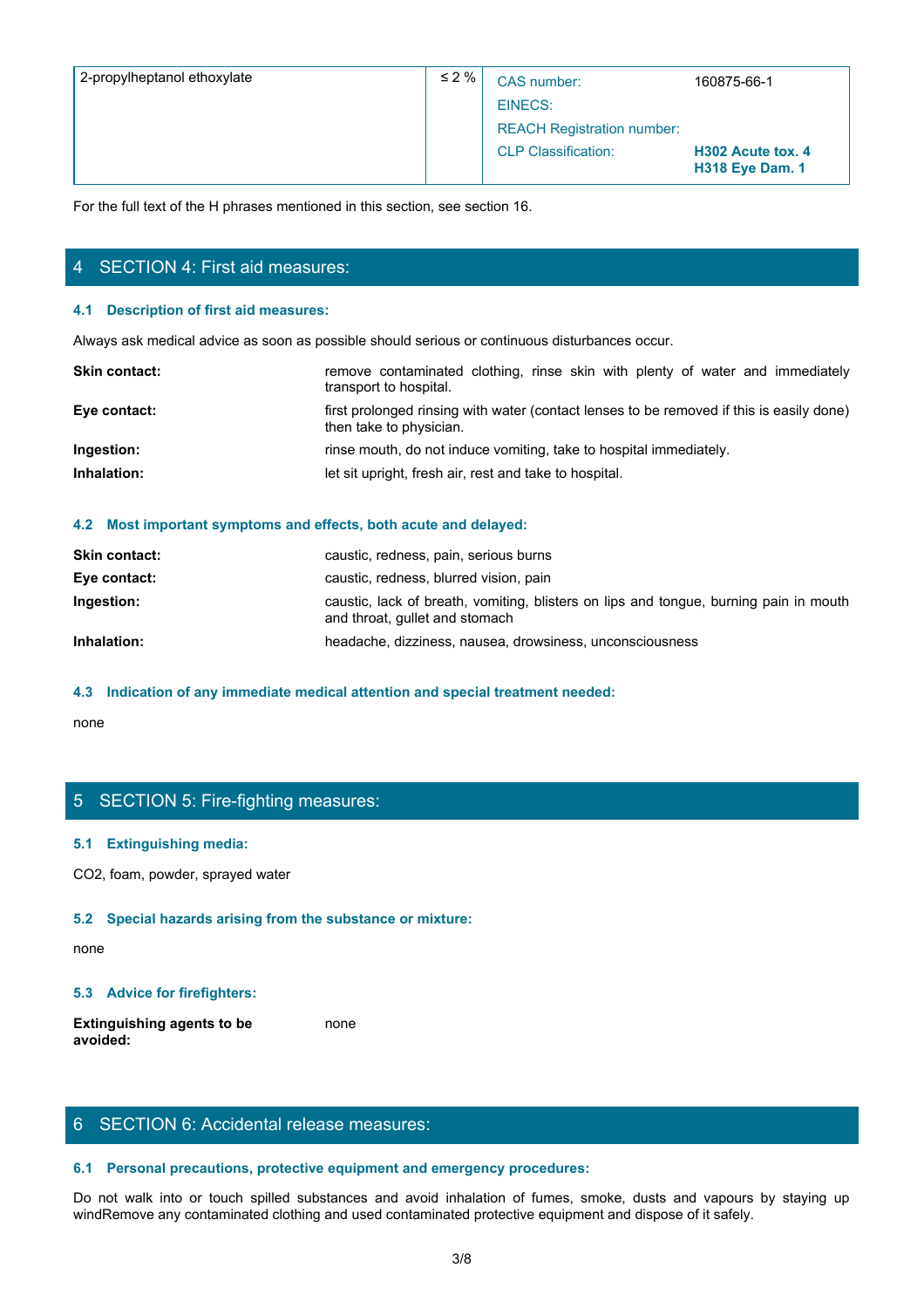### **6.2 Environmental precautions:**

do not allow to flow into sewers or open water.

### **6.3 Methods and material for containment and cleaning up:**

Contain released substance, store into suitable containers. If possible remove by using absorbent material.

### **6.4 Reference to other sections:**

for further information check sections 8 & 13.

# 7 SECTION 7: Handling and storage:

### **7.1 Precautions for safe handling:**

### **7.2 Conditions for safe storage, including any incompatibilities:**

# **7.3 Specific end use(s):**

### 8 SECTION 8: Exposure controls/personal protection:

#### **8.1 Control parameters:**

#### **8.2 Exposure controls:**

|                                  | SECTION 7: Handling and storage:                                                                                                                                                                                                                                                                                                                                  |                       |
|----------------------------------|-------------------------------------------------------------------------------------------------------------------------------------------------------------------------------------------------------------------------------------------------------------------------------------------------------------------------------------------------------------------|-----------------------|
|                                  | 7.1 Precautions for safe handling:                                                                                                                                                                                                                                                                                                                                |                       |
|                                  | handle with care to avoid spillage.                                                                                                                                                                                                                                                                                                                               |                       |
|                                  | 7.2 Conditions for safe storage, including any incompatibilities:                                                                                                                                                                                                                                                                                                 |                       |
|                                  | keep in a sealed container in a closed, frost-free, ventilated room.                                                                                                                                                                                                                                                                                              |                       |
|                                  | 7.3 Specific end use(s):                                                                                                                                                                                                                                                                                                                                          |                       |
|                                  | Dishwasher detergent for professional use                                                                                                                                                                                                                                                                                                                         |                       |
|                                  | 8 SECTION 8: Exposure controls/personal protection:                                                                                                                                                                                                                                                                                                               |                       |
|                                  | 8.1 Control parameters:                                                                                                                                                                                                                                                                                                                                           |                       |
|                                  | Listing of the hazardous ingredients in section 3, of which the TLV value is known                                                                                                                                                                                                                                                                                |                       |
|                                  | Sodium Percarbonate 10 mg/m <sup>3</sup>                                                                                                                                                                                                                                                                                                                          |                       |
| 8.2 Exposure controls:           |                                                                                                                                                                                                                                                                                                                                                                   |                       |
| <b>Inhalation</b><br>protection: | use with sufficient exhaust ventilation. If necessary, use an air-purifying face mask in case of<br>respiratory hazards. Use the ABEK type as protection against these troublesome levels.                                                                                                                                                                        | do or                 |
| <b>Skin</b><br>protection:       | handling with nitril-gloves (EN 374). Breakthrough time: >480' Material thickness: 0,35 mm.<br>Thoroughly check gloves before use. Take of the gloves properly without touching the outside<br>with your bare hands. The manufacturer of the protective gloves has to be consulted about the<br>suitability for a specific work station. Wash and dry your hands. | M                     |
| <b>Eye</b><br>protection:        | keep an eye-rinse bottle within reach. Tight-fitting safety goggles. Wear a face shield and<br>protective suit in case of exceptional processing problems.                                                                                                                                                                                                        | $\blacktriangleright$ |
| <b>Other</b><br>protection:      | impermeable clothing. The type of protective equipment depends on the concentration and<br>amount of hazardous substances at the work station in question.                                                                                                                                                                                                        |                       |

# 9 SECTION 9: Physical and chemical properties:

### **9.1 Information on basic physical and chemical properties:**

**Melting point/melting range:** /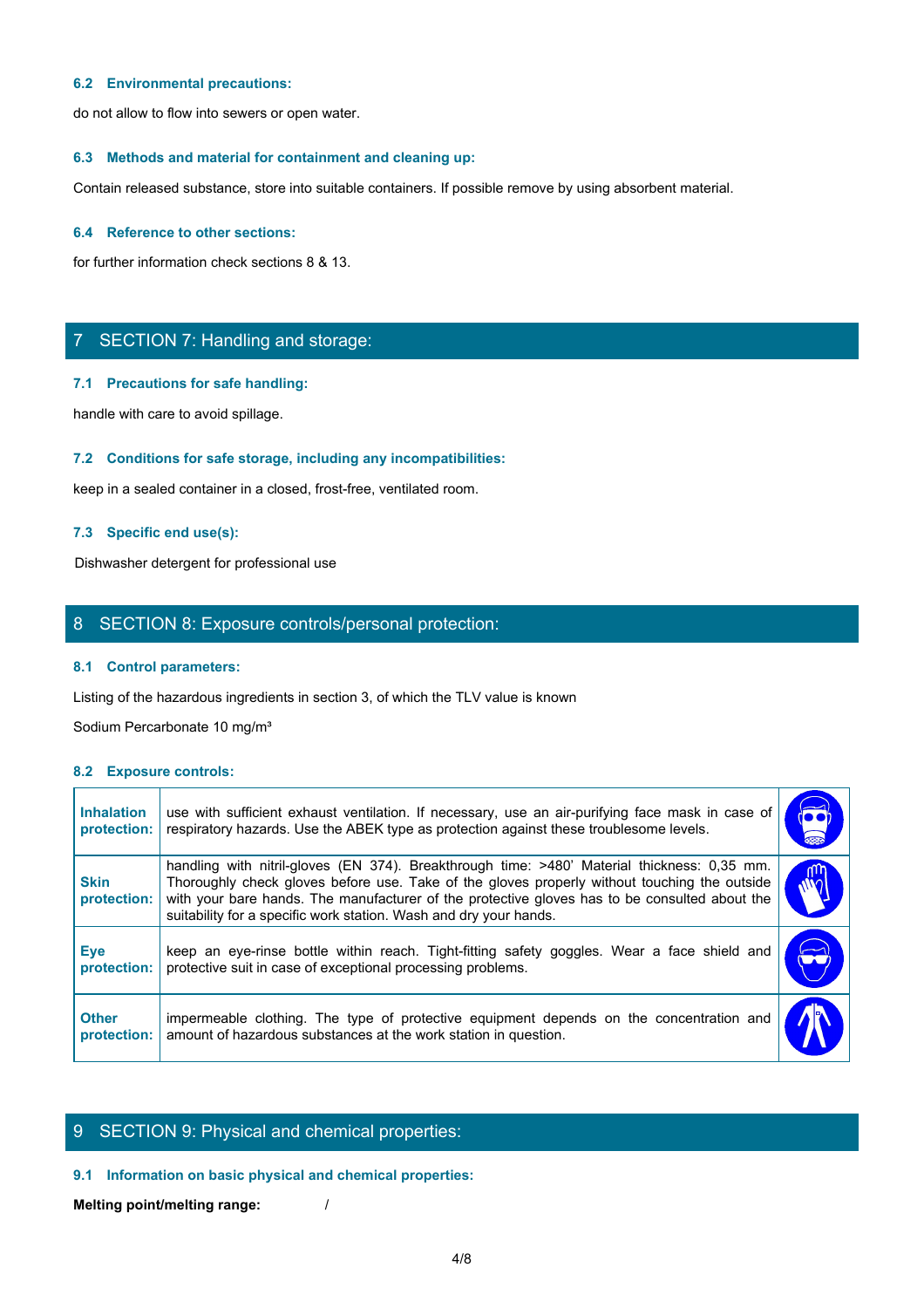| <b>Boiling point/Boiling range:</b>                       | 100 °C - 100 °C    |
|-----------------------------------------------------------|--------------------|
| pH:                                                       | $\prime$           |
| pH 1% diluted in water:                                   | 11.0               |
| Vapour pressure/20°C,:                                    |                    |
| Vapour density:                                           | not applicable     |
| Relative density, 20°C:                                   | 1.1190 kg/l        |
| Appearance/20°C:                                          | solid              |
| <b>Flash point:</b>                                       |                    |
| Flammability (solid, gas):                                | not applicable     |
| Auto-ignition temperature:                                |                    |
| <b>Upper flammability or explosive</b><br>limit, (Vol %): | $\prime$           |
| Lower flammability or explosive<br>limit, $(Vol %)$ :     | $\prime$           |
| <b>Explosive properties:</b>                              | not applicable     |
| <b>Oxidising properties:</b>                              | not applicable     |
| <b>Decomposition temperature:</b>                         |                    |
| Solubility in water:                                      | completely soluble |
| <b>Partition coefficient: n-</b><br>octanol/water:        | not applicable     |
| Odour:                                                    | characteristic     |
| <b>Odour threshold:</b>                                   | not applicable     |
| Dynamic viscosity, 20°C:                                  |                    |
| Kinematic viscosity, 40°C:                                |                    |
| Evaporation rate (n-BuAc = 1):                            | 0.300              |

## **9.2 Other information:**

| Volatile organic component (VOC): |           |
|-----------------------------------|-----------|
| Volatile organic component (VOC): | 0.000 a/l |
| <b>Sustained combustion test:</b> |           |

# 10 SECTION 10: Stability and reactivity:

### **10.1 Reactivity:**

stable under normal conditions.

### **10.2 Chemical stability:**

extremely high or low temperatures.

### **10.3 Possibility of hazardous reactions:**

none and the state of the state of the state of the state of the state of the state of the state of the state of the state of the state of the state of the state of the state of the state of the state of the state of the s

## **10.4 Conditions to avoid:**

protect from sunlight and do not expose to temperatures exceeding + 50°C.

### **10.5 Incompatible materials:**

keep away from acids

### **10.6 Hazardous decomposition products:**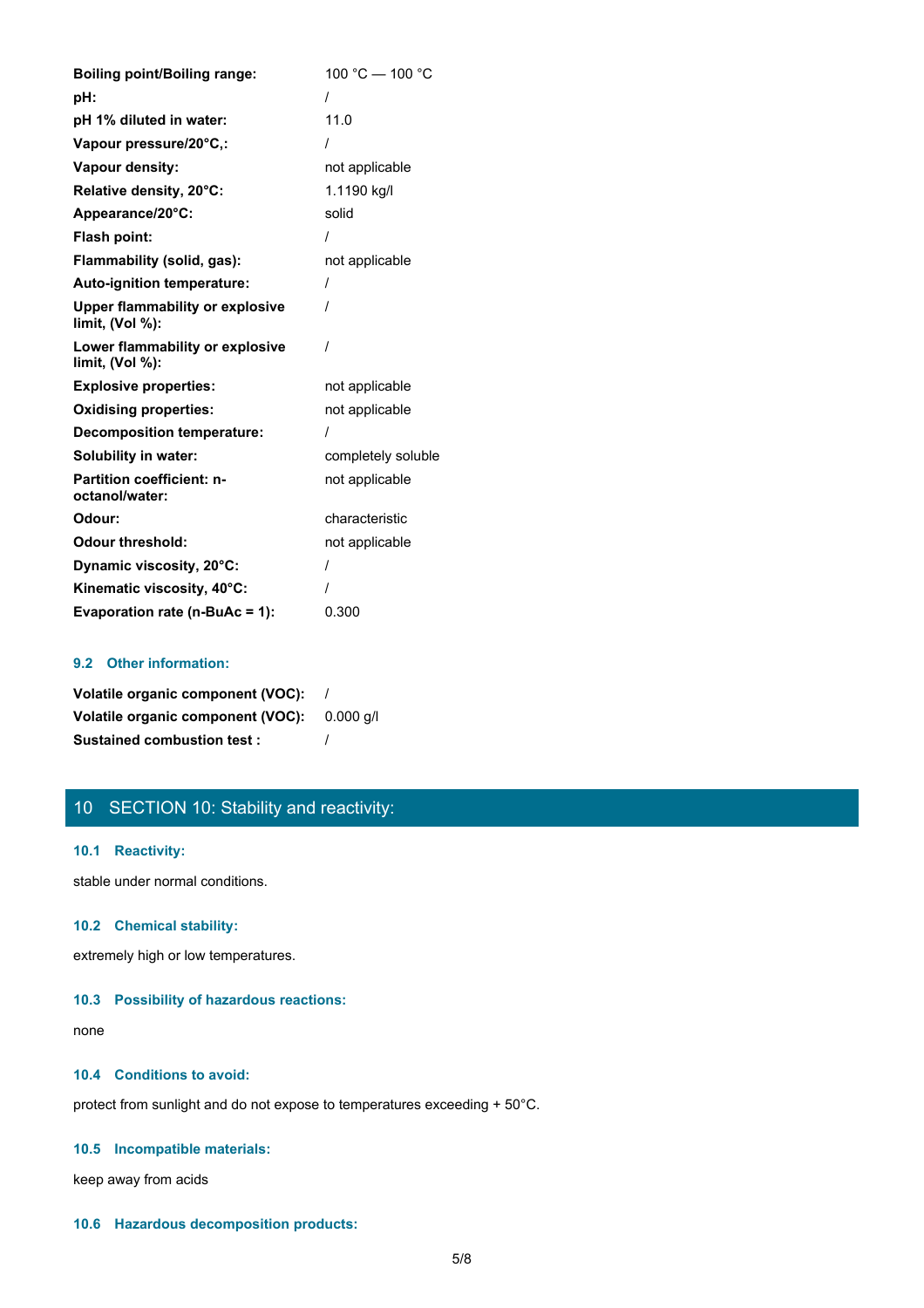# 11 SECTION 11: Toxicological information:

### **11.1 Information on toxicological effects:**

| <b>H314 Skin Corr. 1B:</b> | Causes severe skin burns and eye damage. |  |
|----------------------------|------------------------------------------|--|
|----------------------------|------------------------------------------|--|

**Calculated acute toxicity, ATE oral:** 1 544.020 mg/kg

**Calculated acute toxicity, ATE dermal:**

| Sodium Percarbonate                                                                                                                                                                                              | LD50 oral, rat:<br>LD50 dermal, rabbit:                                              | 500 mg/kg<br>$\geq 5000$ mg/kg                                        |
|------------------------------------------------------------------------------------------------------------------------------------------------------------------------------------------------------------------|--------------------------------------------------------------------------------------|-----------------------------------------------------------------------|
|                                                                                                                                                                                                                  | LC50, Inhalation, rat, 4h: $\geq$ 50 mg/l                                            |                                                                       |
| Sodium Disilicate                                                                                                                                                                                                | LD50 oral, rat:<br>LD50 dermal, rabbit:                                              | $\geq 5000$ mg/kg<br>$\geq 5000$ mg/kg                                |
|                                                                                                                                                                                                                  | LC50, Inhalation, rat, 4h: $\geq$ 50 mg/l                                            |                                                                       |
| Disodium metasilicate                                                                                                                                                                                            | LD50 oral, rat:<br>LD50 dermal, rabbit:<br>LC50, Inhalation, rat, 4h: $\geq$ 50 mg/l | 1 152 mg/kg<br>$\geq 5000$ mg/kg                                      |
| Sodium carbonate                                                                                                                                                                                                 | LD50 oral, rat:<br>LD50 dermal, rabbit:<br>LC50, Inhalation, rat, 4h: $\geq$ 50 mg/l | 4 090 mg/kg<br>$\geq 5000$ mg/kg                                      |
| 2-propylheptanol ethoxylate                                                                                                                                                                                      | LD50 oral, rat:<br>LD50 dermal, rabbit:<br>LC50, Inhalation, rat, 4h: $\geq$ 50 mg/l | 500 mg/kg<br>$\geq 5000$ mg/kg                                        |
|                                                                                                                                                                                                                  |                                                                                      |                                                                       |
| 12 SECTION 12: Ecological information:                                                                                                                                                                           |                                                                                      |                                                                       |
| 12.1 Toxicity:                                                                                                                                                                                                   |                                                                                      |                                                                       |
| Disodium metasilicate                                                                                                                                                                                            | LC50 (Fish):<br>EC50 (Daphnia):<br>EC50 (Algae):                                     | 210 mg/l, 96h, (Brachydanio rerio)<br>1700 mg/l, 48h<br>207 mg/l, 72h |
|                                                                                                                                                                                                                  | LC50 (Fish):<br>EC50 (Daphnia):                                                      | 300 mg/L (96h)<br>200 - 227 mg/L (48h)                                |
| Sodium carbonate<br>12.2 Persistence and degradability:<br>The surfactants contained in this preparation comply with the biodegradability criteria as laid down in Regulation (EC)<br>No.648/2004 on detergents. |                                                                                      |                                                                       |
| 12.3 Bioaccumulative potential:                                                                                                                                                                                  |                                                                                      |                                                                       |

/

# 12 SECTION 12: Ecological information:

### **12.1 Toxicity:**

| Disodium metasilicate | $LC50$ (Fish):<br>EC50 (Daphnia):<br>EC50 (Algae): | 210 mg/l, 96h, (Brachydanio rerio)<br>1700 mg/l, 48h<br>207 mg/l, 72h |  |
|-----------------------|----------------------------------------------------|-----------------------------------------------------------------------|--|
| Sodium carbonate      | $LC50$ (Fish):<br>EC50 (Daphnia):                  | 300 mg/L (96h)<br>200 - 227 mg/L (48h)                                |  |

### **12.2 Persistence and degradability:**

### **12.3 Bioaccumulative potential:**

### **12.4 Mobility in soil:**

Water hazard class, WGK (AwSV): 1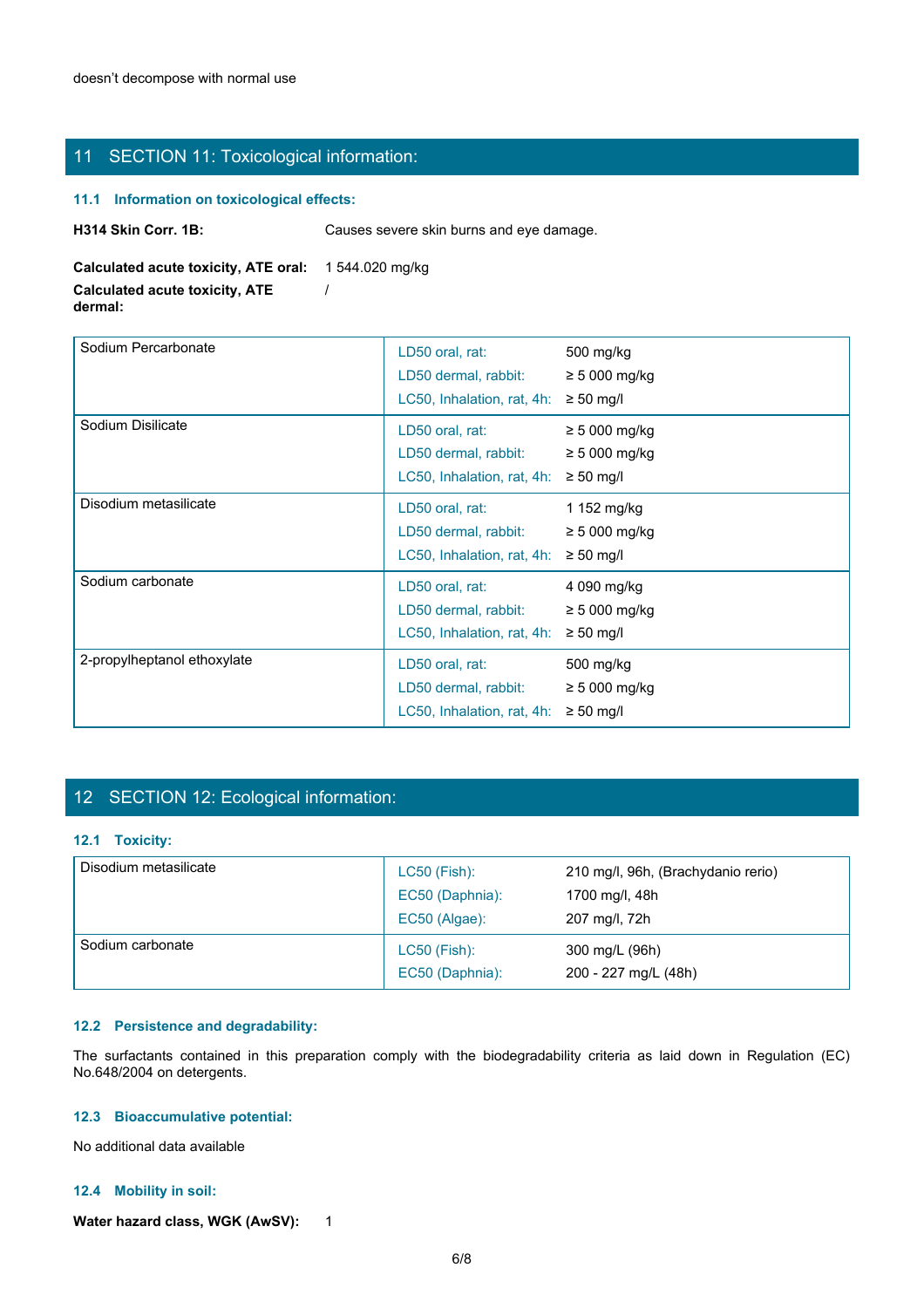### **12.5 Results of PBT and vPvB assessment:**

No additional data available

#### **12.6 Other adverse effects:**

No additional data available

### 13 SECTION 13: Disposal considerations:

### **13.1 Waste treatment methods:**

Solubility in water:<br>
No additional data available<br>
No additional data available<br>
The product may be discharged in the indicated percentages of utilization, provided it is neutralised to pH 7. Possible<br>
The product may be restrictive regulations by local authority should always be adhered to.

# 14 SECTION 14: Transport information:

### **14.1 UN number:**

3262

### **14.2 UN proper shipping name:**

UN 3262 Corrosive solid, basic, inorganic, n.o.s. (mixture with Disodium metasilicate) , 8, III, (E)

#### **14.3 Transport hazard class(es):**

| Class(es):                   | o  |
|------------------------------|----|
| Identification number of the | 80 |
| hazard:                      |    |

#### **14.4 Packing group:**

**Additional guidance:**

III and a structure of the structure

### **14.5 Environmental hazards:**

not dangerous to the environment

### **14.6 Special precautions for user:**

Hazard characteristics: Risk of burns. Risk to the aquatic environment and the sewerage system.



# 15 SECTION 15: Regulatory information: